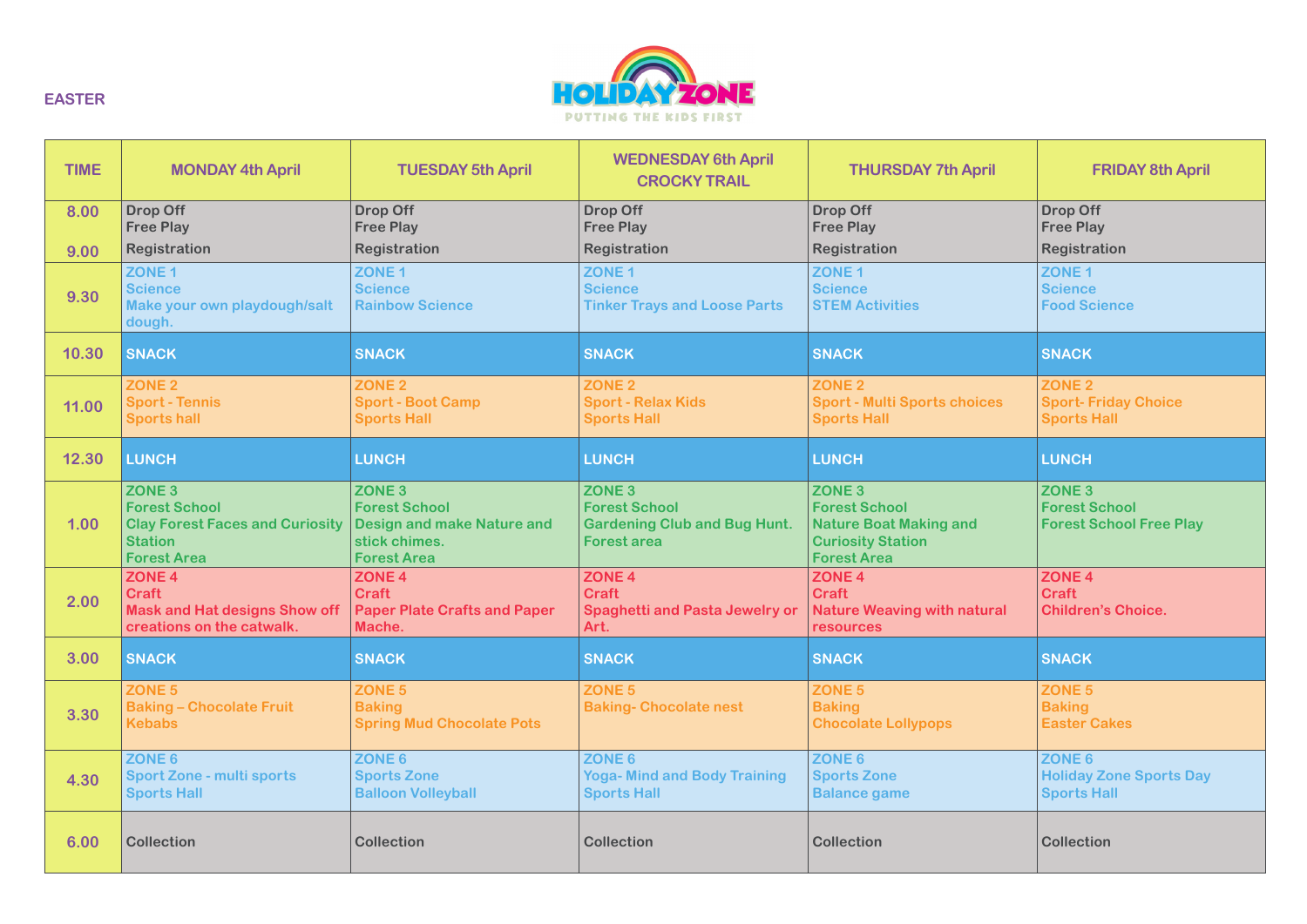

| <b>TIME</b> | <b>MONDAY 11th April</b>                                                                              | <b>TUESDAY 12th April</b>                                                                                    | <b>WEDNESDAY 13th April</b><br><b>DINO GOLF</b>                                               | <b>THURSDAY 14th April</b>                                                                        | <b>GOOD FRIDAY 15th April</b><br><b>CLOSED</b> |
|-------------|-------------------------------------------------------------------------------------------------------|--------------------------------------------------------------------------------------------------------------|-----------------------------------------------------------------------------------------------|---------------------------------------------------------------------------------------------------|------------------------------------------------|
| 8.00        | <b>Drop Off</b><br><b>Free Play</b>                                                                   | <b>Drop Off</b><br><b>Free Play</b>                                                                          | <b>Drop Off</b><br><b>Free Play</b>                                                           | <b>Drop Off</b><br><b>Free Play</b>                                                               |                                                |
| 9.00        | Registration                                                                                          | Registration                                                                                                 | Registration                                                                                  | Registration                                                                                      |                                                |
| 9.30        | ZONE <sub>1</sub><br><b>Slime and glop</b><br><b>Science experiment -</b><br><b>Children's choice</b> | ZONE <sub>1</sub><br><b>Science - Volcanic Explosion</b><br><b>Dancing Raisins Experiment</b><br><b>Hall</b> | ZONE <sub>1</sub><br><b>Science - STEM Activities</b><br><b>Balloon Experiments</b>           | ZONE <sub>1</sub><br><b>Garden Science</b><br><b>Smell and taste test</b>                         |                                                |
| 10.30       | <b>SNACK</b>                                                                                          | <b>SNACK</b>                                                                                                 | <b>SNACK</b>                                                                                  | <b>SNACK</b>                                                                                      |                                                |
| 11.00       | ZONE <sub>2</sub><br><b>Sport</b>                                                                     | ZONE <sub>2</sub><br><b>Sport - Dance and Movement</b>                                                       | ZONE <sub>2</sub><br>Sport-                                                                   | ZONE <sub>2</sub><br><b>Sport - Tennis coaching</b>                                               |                                                |
|             | <b>Drama Games</b>                                                                                    | <b>Sports Hall</b>                                                                                           | <b>Drama Games</b>                                                                            | <b>Sports hall</b>                                                                                |                                                |
| 12.30       | <b>LUNCH</b>                                                                                          | <b>LUNCH</b>                                                                                                 | <b>LUNCH</b>                                                                                  | <b>LUNCH</b>                                                                                      |                                                |
| 1.00        | <b>ZONE 3</b><br><b>Forest school</b><br><b>Nature Warriors and Forest</b><br><b>Challenges.</b>      | ZONE <sub>3</sub><br><b>Forest School</b><br><b>Nature Murals and wood</b><br>whittling.                     | ZONE <sub>3</sub><br><b>Forest School</b><br><b>Mud Kitchen and Mud pies.</b>                 | ZONE <sub>3</sub><br><b>Forest School</b><br><b>Den Building and</b><br><b>Curiosity Station.</b> |                                                |
| 2.00        | ZONE <sub>4</sub><br><b>Crafts - Recycled Bottle Art and</b><br><b>Paper/Card Crafts</b>              | ZONE <sub>4</sub><br><b>Crafts - Design and make your</b><br>own Easter Tree. Easter Egg<br>Hunt.            | ZONE <sub>4</sub><br><b>Crafts - Spring /Easter art table.</b><br><b>Sports Mural Collage</b> | ZONE <sub>4</sub><br><b>Crafts-Pebble Painting</b><br>and Junk Modelling                          |                                                |
| 3.00        | <b>SNACK</b>                                                                                          | <b>SNACK</b>                                                                                                 | <b>SNACK</b>                                                                                  | <b>SNACK</b>                                                                                      |                                                |
| 3.30        | ZONE <sub>5</sub><br><b>Baking - Easter Biscuit baking</b><br>and decorating                          | ZONE <sub>5</sub><br><b>Baking - Chocolate Workshop</b><br>and Easter Nests.                                 | ZONE <sub>5</sub><br><b>Baking - Fruit Smoothies and</b><br>kebabs                            | ZONE <sub>5</sub><br><b>Baking - Pizza Making</b>                                                 |                                                |
| 4.30        | ZONE 6<br><b>Sports</b><br><b>Multi Sports coaching</b>                                               | ZONE 6<br><b>Sports</b><br><b>Multi Sports and games.</b><br><b>Sports Hall.</b>                             | ZONE 6<br><b>Sports</b><br><b>Tennis Coaching</b><br><b>Sports Hall</b>                       | ZONE 6<br><b>Sports</b><br><b>Yoga Body and Mind Training</b><br><b>Sports Hall</b>               |                                                |
| 6.00        | <b>Collection</b>                                                                                     | <b>Collection</b>                                                                                            | <b>Collection</b>                                                                             | <b>Collection</b>                                                                                 |                                                |

**EASTER**